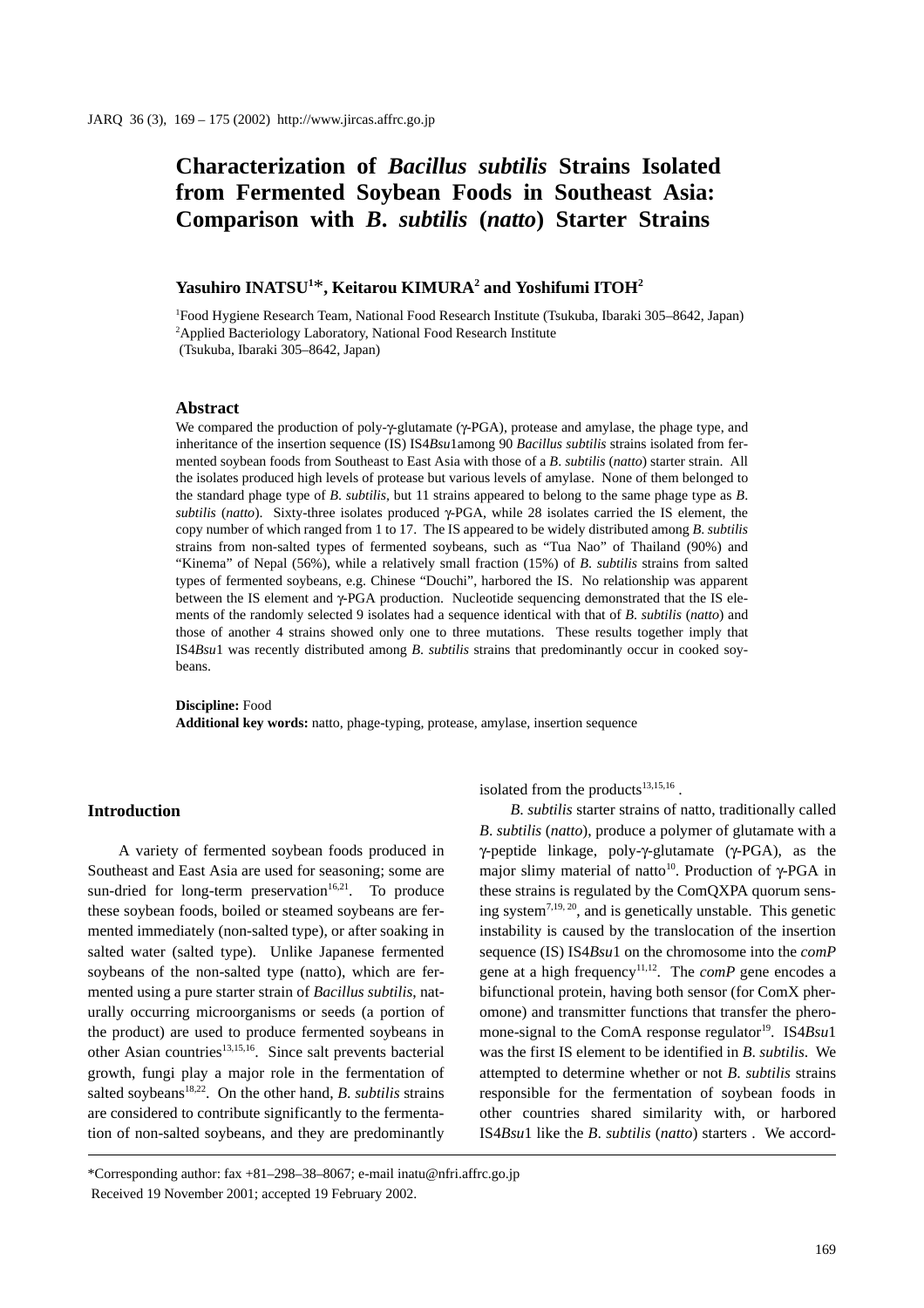ingly isolated and characterized 90 *B. subtilis* strains from foods made of fermented soybeans in Southeast and East Asia.

We compared the biotin requirement, productivity of γ-PGA protease and amylase, phage type, and inheritance of IS4*Bsu*1 among the *B*. *subtilis* isolates with those of *B*. *subtilis* (*natto*). Our results indicated that some *B*. *subtilis* isolates displayed common properties with *B*. *subtilis* (*natto*), including phage type and inheritance of IS4*Bsu*1.

## **Materials and methods**

### **Fermented soybeans**

 Most of the fermented soybeans (Table 1) were purchased at local markets in different countries or imported from Taipei, Kuwararunpool and Jakarta and obtained in Tokyo.

## **Isolation and sources of** *B***.** *subtilis* **strains, typed phages and media**

*B*. *subtilis* strains were isolated from soybean food samples as follows. Food samples (10 g) were homogenized in 90 mL of 0.9% NaCl, and a portion was incubated at 80ºC for 20 min. After dilution with 0.9% NaCl, aliquots were spread on GSP agar plate<sup>10</sup>, and colonies that developed were randomly selected and purified. We confirmed that the isolated strains were *B*. *subtilis* using Bergey's manual<sup>2</sup>. *B. subtilis* strains from Kinema were isolated by Nikkuni<sup>14</sup>. *B. subtilis (natto)* Miyagino is a commercial starter strain. *B. subtilis* (*natto*) Sawamura (IAM1212) was isolated from commercial natto<sup>17</sup>. *B*. *subtilis* IFO13719 (type strain) and 168 (*trpC2*) were obtained from the Institution for Fermentation (Osaka) and from Dr. F. Kawamura, respectively. Ten typed phages (SP50, SP10, φ105, SPP1, CS1, φ3T, S-a, F, BS5 and φ29) were obtained from H.-W. Ackermann and used to phage-type *B*. *subtilis* strains as described<sup>1</sup>.

Cells were cultured in antibiotic medium 2 (Difco Laboratories) and Trypto-soya broth (TSB; Difco Laboratory) for the preparation of chromosomal DNA and phage-typing. We assayed γ-PGA production on GSP agar and TSB agar. The biotin requirement was tested on Spizizen's minimal medium<sup>19</sup> containing  $0.1\%$  vitaminfree casamino acids (SMMC). The production of amylase and protease was assayed on SMMC agar containing biotin (10 µg/mL), nutrient broth (NB; Difco Laboratory) agar or on NB agar containing 1% glucose (NBG). Soluble starch or skim milk (each 0.5%) was embedded in agar medium as the substrate for amylase and protease, respectively. Amylase activity was detected using iodine-potassium iodide.

### **DNA manipulations**

Chromosomal DNA7 was purified from *B*. *subtilis* cells as described by Lovett et al.<sup>8</sup>. Restriction endonuclease digestion, agarose gel electrophoresis, and polymerase chain reaction (PCR) were performed as described<sup>12</sup>. DNA fragments were Southern-blotted using the 1.2-kb *Bam*HI-*Pst*I fragment of IS4*BSu*1 as a probe<sup>12</sup>. To determine the IS4*Bsu*1sequences, the *tnpA* region from nucleotide positions (nt) 124 to 1301 of the  $IS<sup>12</sup>$  was amplified from the chromosomal DNAs of *B*. *subtilis* strains using the oligonucleotide primers, 5'- AAGGACAATAAGCATGGATAAG-3' (nt 124 to 145) and 5'-ACTATAATCTTTGACGAGTGCA-3' (complementary to nt 1280 to 1301), and KOD DNA polymerase (Toyobo Biochemicals). Amplified 1.2-kb DNA fragments were then purified by agarose gel electrophoresis and used as sequencing templates along with the above primer pair, the following primers, 5'-GTTCATAATC-CAAGTAACCCG-3' (nt 746 to 725), 5'-AGGTGCT-GCTTCAGCCATTTAA-3' (complementary nt 1032 to 1053) and a Dye-Terminator Cycle Sequencing Kit (Perkin-Elmer). Nucleotides were sequenced using an ABI310 DNA sequencer (Perkin-Elmer).

### **Results and discussion**

## **Isolation of** *B***.** *subtilis* **strains from fermented soybean foods**

Thirty-six fermented soybean foods were obtained from 21 cities in 7 Asian countries (Table 1). Of those, 12 consisted of non-salted types of food that included Thai "Tua Nao", Chinese "Douchi" and Nepalese "Kinema". *B. subtilis* was predominantly isolated  $(>10^8)$ cells/g) from these soybean foods as described<sup>4-6</sup>. "Mac Tua Nao" is a raw and slimy non-salted type of Laotian fermented soybeans similar to Japanese natto, which contained  $1.6 \times 10^8$  *B. subtilis* spores per 1 g. Similar numbers of *B*. *subtilis* spores were detected in "Chine Pepoke" and "Douchi", which correspond to the semidried non-salted type of fermented soybeans from Myanmar and China, respectively. Sun-dried non-salted types, such as "Tua Nao" of Thailand and "Shan Pepoke" and "Karpun Doucha" of Myanmar, contained from 2.6 to 6.9  $\times$  10<sup>7</sup> cells/g of *B*. *subtilis* spores. We also isolated *B*. *subtilis* strains from 14 salted fermented soybean foods (Table 1). Significantly fewer *B. subtilis* spores  $\left(\frac{<10^3}{g}\right)$ of sample) were isolated that might have been contaminants during the fermentation process.

A total of 90 spore-forming strains isolated from the samples listed in Table 1 were confirmed to be *B*. *subtilis* according to the following taxonomical criteria: facultative aerobic, catalase-positive reaction, Gram-positive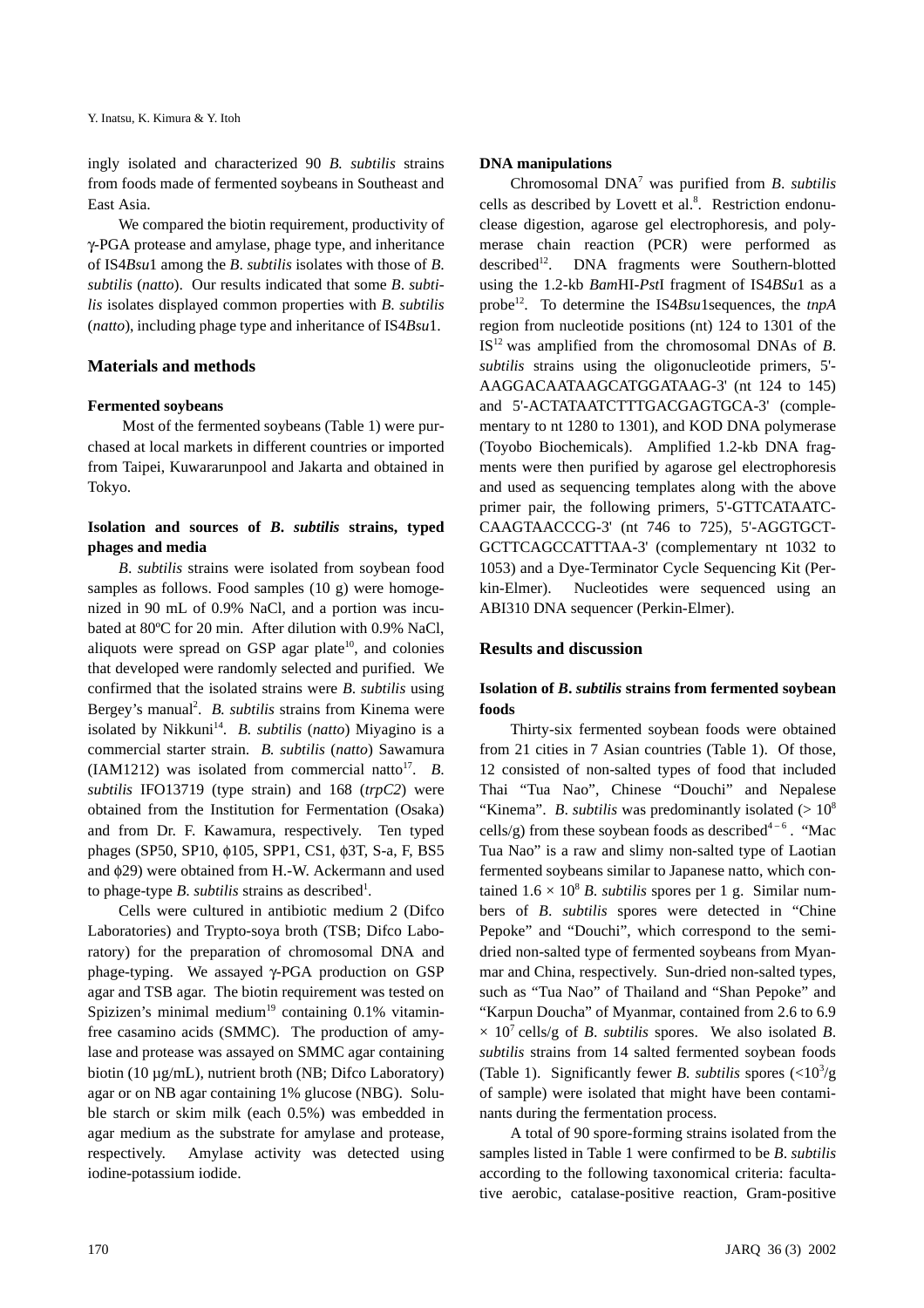rod, endospore formation, growth in 7% NaCl, nitrate reductase-positive reaction, production of acetylmethylcarbinol from glucose and acid formation from glucose, mannitol and maltose<sup>2</sup>.

#### **Characterization of the isolated** *B***.** *subtilis* **strains**

*B. subtilis (natto)* strains require biotin for growth<sup>3</sup>. About 20% of the isolated strains required biotin, but this phenotype appeared to be irrelevant to other phenotypes. All the strains produced protease, and amylase on SMMC agar plates, while 38% of the strains did not produce this enzyme on NB agar, and of these, 29% did not produce the enzyme on NBG agar due to catabolite repression. These differences in amylase production were independent of the origin of the strains. The production of γ-PGA by *B. subtilis* (*natto*) is an important characteristic. *B. subtilis* (*natto*) produces γ-PGA in the absence of L-glutamate, although L-glutamate apparently

enhances the  $\gamma$ -PGA production by some strains<sup>9</sup>. We therefore tested the  $\gamma$ -PGA productivity of the isolates and the effect of L-glutamate on this process. Two-thirds of the isolates produced γ-PGA on GSP agar plates containing L-glutamate, but 70% of them required Lglutamate for γ-PGA production. These strains did not produce γ-PGA on TSB agar without L-glutamate. The production of γ-PGA and its regulation by L-glutamate were apparently not associated with other properties of the strains.

 We used the system developed by Ackermann to phage-type the *B. subtilis* isolates. Fifty strains were resistant to all the 10 typed phages and the remainder were classified into 19 types according to the sensitivity to the typed phages, that was distinct from the phage type defined by Ackermann<sup>1</sup>. *B. subtilis (natto)* Miyagino, a commercial starter strain of natto, was sensitive only to the SP10 phage. We also identified 11 isolates with simi-

| Fermented soybeans | Fermentation-type/appearance | City/country          | Sample name |
|--------------------|------------------------------|-----------------------|-------------|
| Chine Pepoke       | Non-salted/semi-dried block  | Yangon/ Myanmar       | MyaA2       |
|                    |                              | Tungny/Myanmar        | MyaB2       |
|                    |                              | Boban/Myanmar         | MyaC2       |
|                    |                              | Lasho/Myanmar         | MyaD        |
| Chungkuk Jang      | Non-salted/raw paste         | Seoul/Korea           | KorC1, C2   |
| Douchi             | Salted/semi-dried block      | Hong Kong/China       | ChiB        |
|                    |                              | Chung Shan/China      | ChiC        |
|                    |                              | Chang Meng/China      | ChiD        |
|                    |                              | Yang Chang/China      | ChiE1, E2   |
|                    |                              | Chyon Tsuu/China      | ChiF        |
|                    |                              | Dar Li/China          | ChiH        |
|                    |                              | Man Shii/China        | ChiG        |
|                    |                              | Lui Rii/China         | ChiJ1, J2   |
| Karpun Doucha      | Non-salted/sun-dried beans   | Taungy/Myanmar        | MyaB3       |
|                    |                              | Boban/Myanmar         | MyaC3       |
| Kecap Manis        | Salted/raw source            | Jakarta/Indonesia     | <b>IndA</b> |
| Kinema             | Non-salted/sun-dried block   | Hille/Nepal           | NepD1-D9    |
| Mac Tua Nao        | Non-salted/raw beans         | Ruanpanpan/Laos       | LaoA1-A3    |
| Mejyu              | Non-salted/sun-dried block   | Seoul/Korea           | KorA1       |
| Rar Jar Jang       | Salted/liquid                | Koi Rin/China         | ChiG        |
| Shan Pepoke        | Non-salted/sun-dried chips   | Yangon/Myanmar        | MyaA1       |
|                    |                              | Taungy/Myanmar        | MyaB1       |
|                    |                              | Boban/Myanmar         | MyaC1       |
| Shui Douchi        | Salted/liquid                | Taipei/Taiwan         | TawA        |
| Tao Jiao           | Salted/liquid                | Bangkok/Thailand      | ThaA        |
| Tua Cheo           | Salted/liquid                | Kuala Lumpur/Malaysia | MalA        |
| Teng Jang          | Salted/raw paste             | Seoul/Korea           | KorB1, B2   |
| Tua Nao            | Non-salted/sun-dried chips   | Chiang Mai/Thailand   | ThaB        |
|                    |                              | Chiang Rai/Thailand   | ThaC1-C4    |
|                    |                              |                       |             |

**Table 1. Fermented soybean foods used as sources of** *B***.** *subtilis* **strains**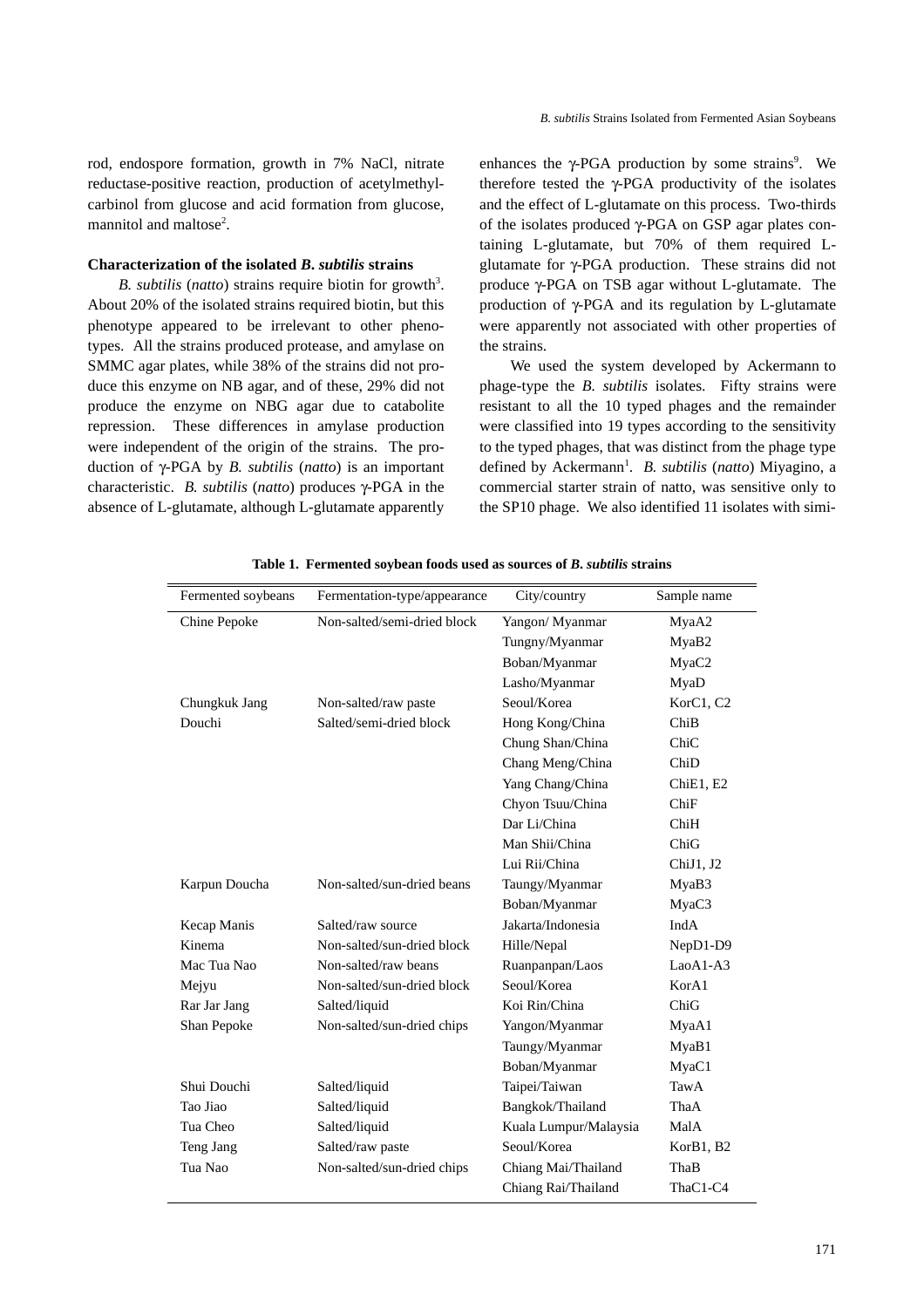lar phage sensitivity to that of the *B. subtilis* (*natto*) strain. Other strains displayed similar phage sensitivities: 7 strains to SP50, 5 to both SP50 and SP10 and 2 to both SP10 and CS1. We concluded that the biotin requirement is random, that protease production is associated with all the isolates, although 35% of them did not produce amylase, and that particular phage types occur among *B*. *subtilis* strains in fermented soybeans.

#### **Occurrence of IS4***Bsu***1 in the** *B***.** *subtilis* **isolates**

*B. subtilis* (*natto*) Miyagino and other *B. subtilis* (*natto*) strains harbor IS4*Bsu*1, an insertion sequence of the IS4 family<sup>12</sup>. We investigated the presence of this IS element in all the isolates by Southern-blotting. No IS was found among the strains isolated from southern to central China and from Indonesia. However, 28 other isolates (31%) carried this element (Table 2). The copy number of the IS differed among the strains and ranged

| Strain           |                   |                  | Source γ-PGA <sup>a)</sup> Amylase <sup>b)</sup> | Biotin                                                                       | Copy no.         | Sensitivity to the typed phages <sup>d)</sup> |                                   |                                 |           |                                 |           |     |           |                                 |
|------------------|-------------------|------------------|--------------------------------------------------|------------------------------------------------------------------------------|------------------|-----------------------------------------------|-----------------------------------|---------------------------------|-----------|---------------------------------|-----------|-----|-----------|---------------------------------|
|                  |                   |                  |                                                  | requirement <sup>c)</sup> of IS4Bsu1 SP50 SP10 $\phi$ 105 SPP1 CS1 $\phi$ 3T |                  |                                               |                                   |                                 |           |                                 |           | S-a | BS5       | $\phi$ 29                       |
| <b>NFRI 8334</b> | KorB1             | 2                | $\mathbf{1}$                                     |                                                                              | 13               |                                               |                                   |                                 |           |                                 |           |     |           |                                 |
| <b>NFRI 8336</b> | KorB2             | $\overline{c}$   | 1                                                |                                                                              | 14               |                                               |                                   |                                 |           |                                 |           |     |           |                                 |
| <b>NFRI 8306</b> | ChiA1             | 2                | 2                                                | ${\bf R}$                                                                    | $\sqrt{6}$       | <b>VL</b>                                     |                                   | $\ensuremath{\text{VL}}\xspace$ | <b>VL</b> | VL                              | <b>VL</b> |     | <b>VL</b> | CL                              |
| <b>NFRI 8308</b> | ChiA1             | $\mathbf{1}$     | 3                                                | ${\bf R}$                                                                    | 6                | <b>VL</b>                                     |                                   | <b>VL</b>                       |           | $\ensuremath{\text{VL}}$        |           |     | <b>VL</b> |                                 |
| <b>NFRI 8325</b> | ChiA2             | $\boldsymbol{0}$ | 3                                                |                                                                              | 6                |                                               | CL                                |                                 |           |                                 |           |     |           |                                 |
| <b>NFRI 8357</b> | ChiJ1             | $\boldsymbol{0}$ | 3                                                |                                                                              | $\mathbf{1}$     |                                               |                                   |                                 |           |                                 |           |     |           |                                 |
| <b>NFRI 8358</b> | ChiJ1             | 0                | 1                                                |                                                                              | $\mathbf{1}$     |                                               |                                   |                                 |           |                                 |           |     |           |                                 |
| <b>NFRI 8313</b> | LaoA3             | 0                | 1                                                |                                                                              | 16               |                                               |                                   |                                 |           |                                 |           |     |           |                                 |
| <b>NFRI 8312</b> | ThaA              | 0                | 3                                                |                                                                              | $\overline{4}$   |                                               |                                   |                                 |           |                                 |           |     |           |                                 |
| <b>NFRI 8323</b> | ThaA              | $\mathbf{1}$     | $\boldsymbol{2}$                                 | ${\bf R}$                                                                    | 17               |                                               |                                   |                                 |           |                                 |           |     |           |                                 |
| <b>NFRI 8347</b> | ThaB              | $\mathbf{1}$     | 3                                                |                                                                              | 15               |                                               |                                   |                                 |           |                                 |           |     |           |                                 |
| <b>NFRI 8298</b> | ThaC1             | 1                | $\overline{c}$                                   |                                                                              | 16               |                                               | CL                                |                                 |           |                                 |           |     |           |                                 |
| <b>NFRI 8299</b> | ThaC1             | $\boldsymbol{0}$ | $\sqrt{2}$                                       | ${\bf R}$                                                                    | 7                |                                               |                                   |                                 |           |                                 |           |     |           |                                 |
| <b>NFRI 8300</b> | ThaC <sub>2</sub> | $\boldsymbol{0}$ | $\mathbf{1}$                                     | ${\bf R}$                                                                    | $\overline{4}$   |                                               |                                   |                                 |           |                                 |           |     | <b>VL</b> |                                 |
| <b>NFRI 8301</b> | ThaC <sub>2</sub> | $\boldsymbol{0}$ | 3                                                |                                                                              | 17               |                                               |                                   |                                 |           |                                 |           |     |           |                                 |
| <b>NFRI 8310</b> | ThaC3             | 0                | 3                                                |                                                                              | 8                |                                               |                                   |                                 |           |                                 |           |     |           |                                 |
| <b>NFRI 8311</b> | ThaC3             | $\boldsymbol{0}$ | 3                                                |                                                                              | $\mathfrak{Z}$   |                                               |                                   |                                 |           |                                 |           |     |           |                                 |
| <b>NFRI 8321</b> | ThaC4             | 1                | 1                                                | ${\bf R}$                                                                    | 6                |                                               |                                   |                                 |           |                                 |           |     |           |                                 |
| <b>NFRI 8322</b> | ThaC4             | $\mathbf{1}$     | 1                                                | ${\bf R}$                                                                    | 15               |                                               | CL                                |                                 |           |                                 |           |     |           |                                 |
| <b>NFRI 8316</b> | MyaA2             | $\boldsymbol{0}$ | 3                                                |                                                                              | 13               | ${\rm CL}$                                    |                                   |                                 |           |                                 |           |     |           |                                 |
| <b>NFRI 8320</b> | MyaC2             | 2                | 2                                                |                                                                              | 10               |                                               | $\ensuremath{\textup{CL}}\xspace$ |                                 |           |                                 |           |     |           |                                 |
| <b>NFRI 8369</b> | MyaD              | $\overline{c}$   | 3                                                |                                                                              | 3                |                                               | CL                                |                                 |           |                                 |           |     |           |                                 |
| <b>NFRI 8372</b> | MalA              | $\overline{c}$   | 2                                                |                                                                              | 6                |                                               |                                   |                                 |           |                                 |           |     |           |                                 |
| <b>NFRI 8290</b> | NepD <sub>2</sub> | $\mathbf{1}$     | 1                                                |                                                                              | 3                | ${\rm CL}$                                    |                                   |                                 |           |                                 |           |     |           |                                 |
| <b>NFRI 8291</b> | NepD4             | 1                | 1                                                | ${\bf R}$                                                                    | $\sqrt{2}$       | ${\rm CL}$                                    | <b>VL</b>                         |                                 |           |                                 |           |     |           |                                 |
| <b>NFRI 8292</b> | NepD5             | $\boldsymbol{0}$ | 1                                                |                                                                              | $\sqrt{2}$       | $\ensuremath{\textup{CL}}\xspace$             | CL                                |                                 |           |                                 |           |     |           |                                 |
| <b>NFRI 8293</b> | NepD6             | 1                | 1                                                | ${\bf R}$                                                                    | 3                |                                               |                                   |                                 |           |                                 |           |     |           |                                 |
| <b>NFRI 8294</b> | NepD7             | $\boldsymbol{0}$ | 1                                                |                                                                              | $\sqrt{2}$       | CL                                            | <b>VL</b>                         |                                 |           |                                 |           |     |           |                                 |
| Miyagino         | Natto             | $\mathbf{1}$     | 3                                                | ${\bf R}$                                                                    | 6                |                                               | CL                                |                                 |           |                                 |           |     |           |                                 |
| Sawamura         | Natto             | $\boldsymbol{0}$ | 3                                                |                                                                              | $\boldsymbol{7}$ |                                               | CL                                |                                 |           |                                 |           |     |           |                                 |
| IFO13719         | Type<br>strain    | $\boldsymbol{0}$ | 3                                                |                                                                              |                  | $\ensuremath{\text{VL}}\xspace$               |                                   |                                 | CL        |                                 |           |     |           |                                 |
| 168              |                   | $\boldsymbol{0}$ | $\boldsymbol{2}$                                 |                                                                              |                  | $\ensuremath{\text{VL}}\xspace$               |                                   |                                 |           | $\ensuremath{\text{VL}}\xspace$ |           |     |           | $\ensuremath{\text{VL}}\xspace$ |

**Table 2. Properties of** *B***.** *subtilis* **isolates harboring IS4***Bsu***1**

a): 0, No γ-PGA production; 1, Production on only GSP agar; 2, Production on both GSP and TSA agar.

b): 1, Amylase formed on NB and NBG agar; 2, No amylase formed on NBG agar; 3, Amylase formed only on SMMC.

c): Strains that require biotin are indicated by R.

d): CL, Clear confluent lysis; VL, Veiled confluent lysis<sup>1</sup>.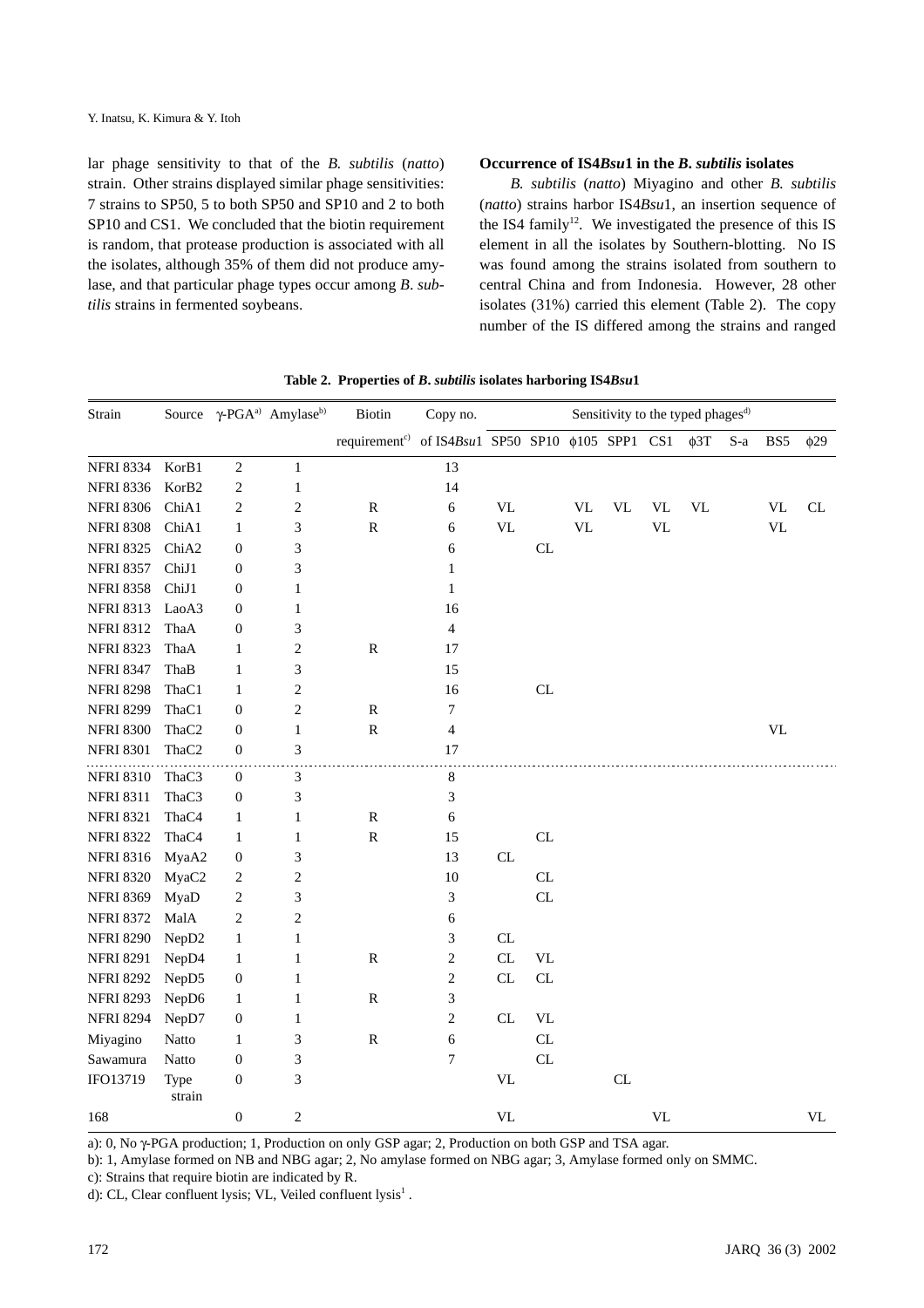

**Fig. 1. Southern blots of IS4***Bsu***1 in** *B***.** *subtilis* **strains isolated from fermented soybean foods**  Chromosomal DNAs of indicated strains were digested with *Eco*RV and Southern-blotted using the IS4*Bsu*1 sequence of NAF4 strains<sup>12</sup> as the probe.

from 1 to 17 copies per chromosome. The profiles of the IS fragments in each strain were distinct (Fig. 1 and Table 2). Some of the strains isolated from the same sample showed different copy numbers and IS fragments of different sizes (Table 2). The occurrence of multiple copies of the IS indicates a high capacity for transposition, which is consistent with previous observations<sup>12</sup>. Only 5 strains harbored the IS among 33 isolates from saltedtype fermented soybeans, while 20 out of 57 strains from non-salted type fermented soybeans had the IS. In the present study, it was also found that the IS frequency was high in fermented soybeans of Thailand (92%) and Nepal (56%), but low in those of China and Korea (17 and 20%, respectively). In contrast, Southern-blotting demonstrated that none of the 49 *B*. *subtilis* collections of Ackermann that were isolated from soil in Europe, Africa and other countries<sup>1</sup> had IS4*Bsu*1 (unpublished results). Thus, IS4*Bsu*1 appears to occur frequently in *B*. *subtilis*



**Fig. 2. Amplification of IS4***Bsu***1 sequences in** *B***.** *subtilis* **strains by PCR**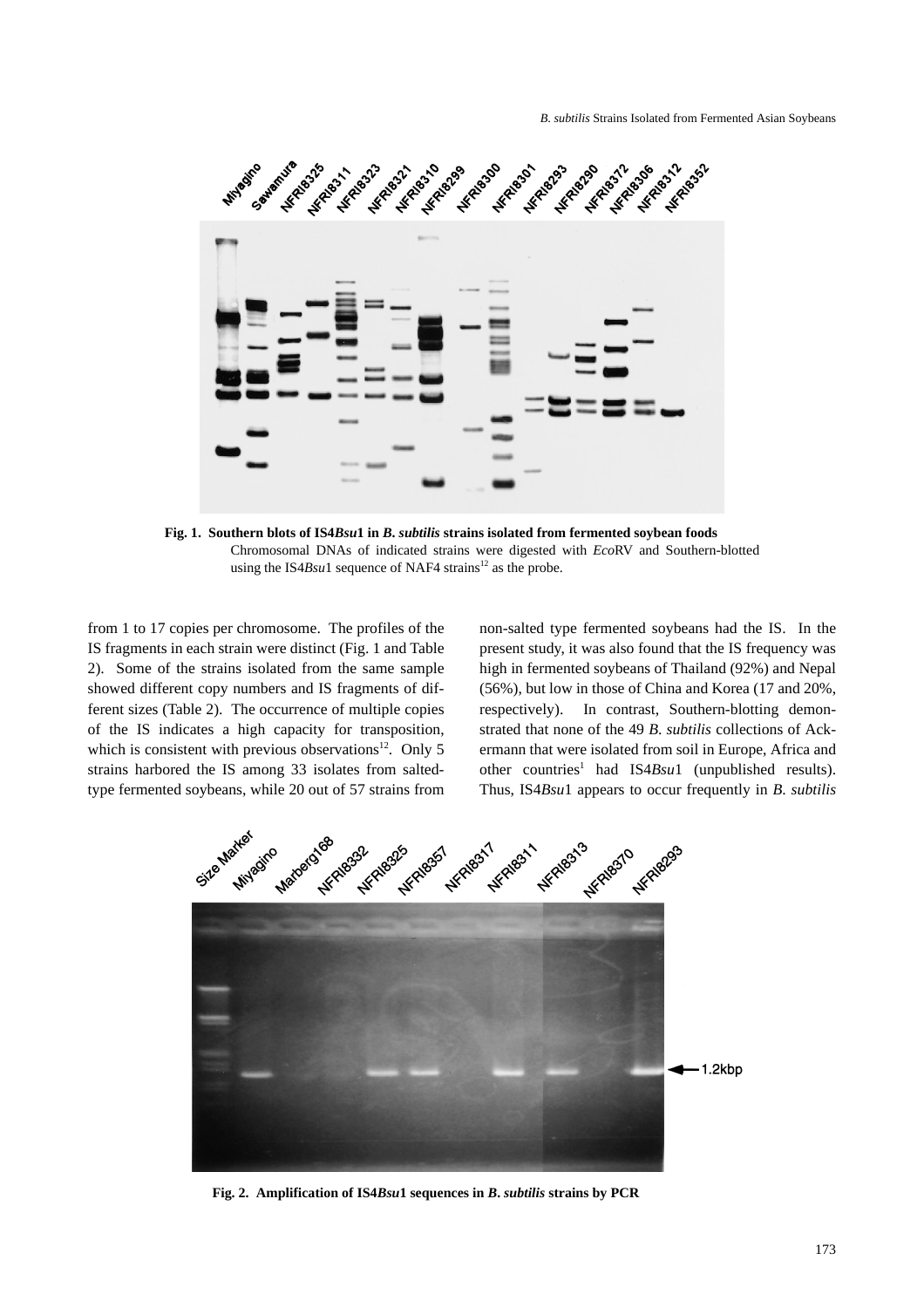| Strain          | Source/Location                | Nucleotide substitutions at nt |              |     |     |  |  |
|-----------------|--------------------------------|--------------------------------|--------------|-----|-----|--|--|
|                 |                                | 211                            | 343          | 641 | 960 |  |  |
| NAF4            | Natto/ Asahikawa (Japan)       | A                              | $\mathsf{C}$ | G   | G   |  |  |
| <b>NFRI8334</b> | Teng Jan/ Seoul (Korea)        | A                              | C            | G   | G   |  |  |
| <b>NFRI8336</b> | Teng Jan /Seoul (Korea)        | A                              | C            | G   | G   |  |  |
| <b>NFRI8325</b> | Shui Douchi/Taipei (China)     | G                              | C            | G   | G   |  |  |
| <b>NFRI8312</b> | Tao Cho/ Bangkok (Thailand)    | A                              | C            | G   | G   |  |  |
| <b>NFRI8310</b> | Tua Nao/ Chiang Rai (Thailand) | A                              | C            | G   | G   |  |  |
| <b>NFRI8311</b> | Tua Nao/ Chiang Rai (Thailand) | A                              | C            | G   | G   |  |  |
| <b>NFRI8347</b> | Tua Nao/ Chiang Mai (Thailand) | A                              | C            | G   | G   |  |  |
| <b>NFRI8313</b> | Mac Tua Nao/ Ruanpapan (Laos)  | A                              | C            | G   | G   |  |  |
| <b>NFRI8316</b> | Chine Pepoke/ Yangon (Myanmar) | A                              | C            | G   | G   |  |  |
| <b>NFRI8320</b> | Chine Pepoke/ Boban (Myanmar)  | G                              | G            | т   | G   |  |  |
| <b>NFRI8290</b> | Kinema/Hille (Nepal)           | G                              | G            | G   | A   |  |  |
| <b>NFRI8292</b> | Kinema/Hille (Nepal)           | G                              | G            | G   | G   |  |  |

**Table 3. Nucleotide substitutions in IS4***Bsu***1 sequences among** *B***.** *subtilis* **strains**

strains in fermented soybeans, particularly of the nonsalted type.

#### **Determination of the IS sequences**

Based on the intensity of the DNA bands detected by Southern-blotting (Fig. 1), the IS of the tested strains seemed to be highly homologous. To determine whether the IS elements in the strains from specific locations shared sequence similarity, we analyzed the nucleotide sequences of the IS4*Bsu*1 from 12 isolates. We amplified the 1.2 kb DNA region of the IS element by PCR and used it as the sequencing template (see Materials and methods). Fig. 2 shows that the DNA fragments were amplified only when the chromosomal DNAs from the strains harboring the IS were used as the templates (Fig. 2). The IS4*Bsu*1 sequences of the isolates from Korea, Thailand, Laos and Myanmar were identical with that of *B*. *subtilis* (*natto*) strain (Table 3). Thus, this sequence covers a major group and probably represents the parent sequence of the IS. The IS4*Bsu*1 sequence of strain NFRI8352 from Taiwan had one substitution, A for G at nt 211 (Table 3), whereas that of a strain from Myanmar (NFRI8320) showed 3 substitutions at nt 211, 343 and 641 (Table 3). Two strains from Nepal (NFRI8290 and NFRI8292) had 3 (at nt 211, 343 and 960) and 2 (nt 211 and 343) substitutions, respectively. Although these strains had multiple copies of the IS (Fig. 1), the sequence charts were not ambiguous, indicating that each IS copy in these strains had the same sequence. The perfect conservation of the IS4*Bsu*1 sequences among strains isolated from distantly separated countries implies that IS4*Bsu*1can distribute rapidly among *B*. *subtilis* strains via an unknown mechanism.

In summary, biotin requirement and amylase production are not common traits of *B*. *subtilis* strains isolated from fermented soybeans. Since the frequency of IS4*Bsu*1 is higher among *B*. *subtilis* strains from nonsalted fermented soybeans, particularly those of Thailand and Nepal, this IS element has been distributed among relatively restricted groups of *B*. *subtilis* strains that may multiply actively in soybeans during fermentation and hence significantly contribute to soybean fermentation.

#### **References**

- 1. Ackermann, H.-W. et al. (1995) Phage typing of *Bacillus subtilis* and *B. thuringiensis*. *Res. Microbiol.*, **146**, 643– 657.
- 2. Buchanan, R. E. et al. (1974) Bergey's manual of determinative bacteriology (Eighth edition). Waverly press, USA, 529–551.
- 3. Fujii, H. (1962) On the formation of mucilage by *Bacillus natto*. *J. Agric. Chem.*, **36**, 1000–1004 [In Japanese].
- 4. Hara, T. et al. (1986) Distribution of plasmids in polyglutamate-producing *Bacillus* strains isolated from "Natto"-like fermented soybeans, "Tua Nao", in Thailand. *J. Gen. Appl. Microbiol.*, **32**, 241–249.
- 5. Hara, T. et al. (1993) Plasmid Distribution in γ-polyglutamate-producing *bacillus* strains isolated from "Dan-Douchi," a "Natto"-like non-salty fermented soybean food in China. *J. Gen. Appl. Microbiol.*, **39**, 75–82.
- 6. Hara, T. et al. (1995) Plasmid Analysis in polyglutamateproducing *Bacillus* strain isolated from non-salty fermented soybean food "Kinema," in Nepal. *J. Gen. Appl. Microbiol.*, **41**, 3–9.
- 7. Kunst, F. et al. (1997) The complete genome sequence of the Gram-positive bacterium *Bacillus subtilis*. *Nature*, **390**, 249–256.